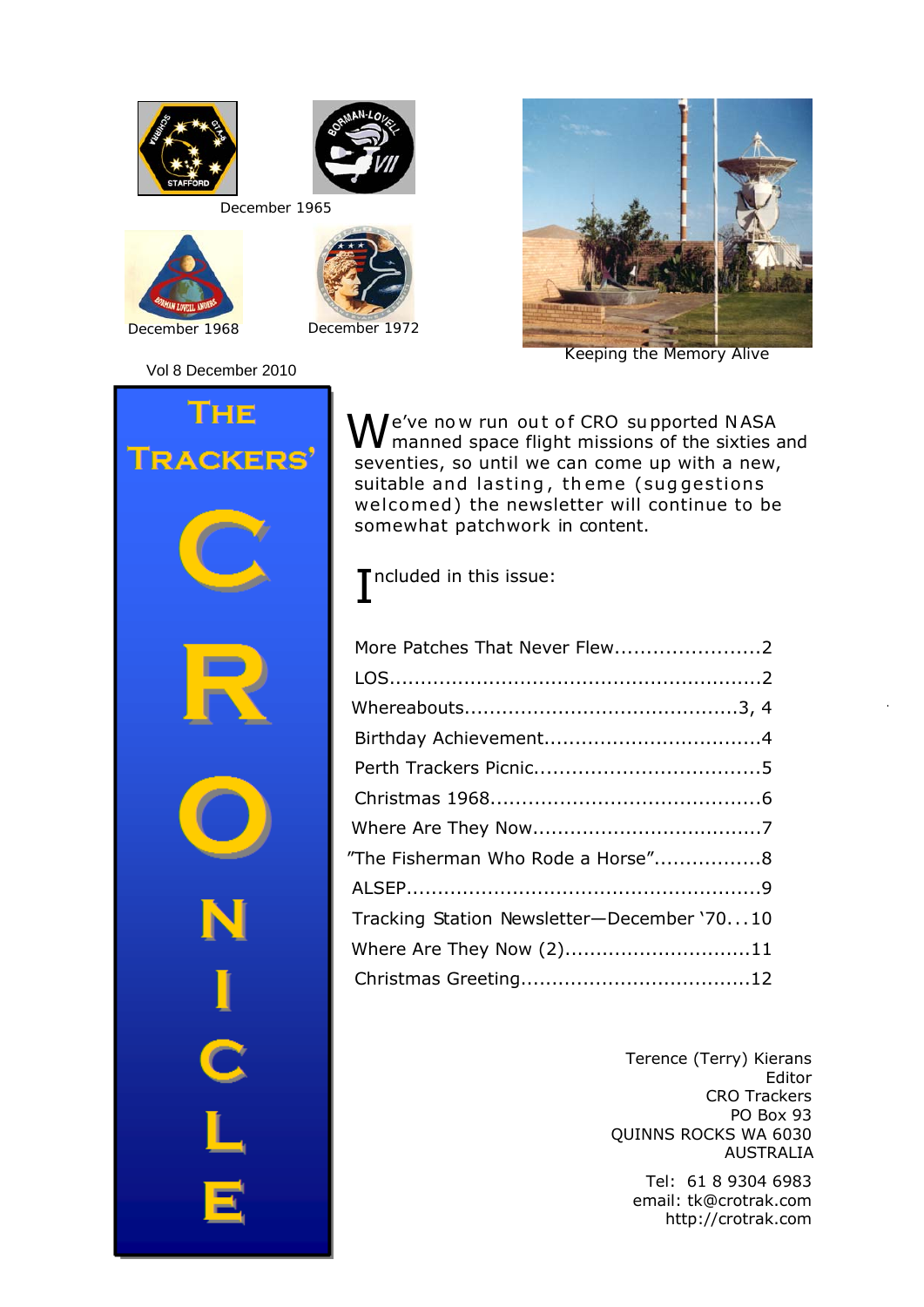## **More Patches That Never Flew**

*By kind permission of Eugene Dorr.*

**SMEAT**

SMEAT (Skylab Medical Experiment Altitude Test) was <sup>a</sup> 56-day groundbased simulation starting on 26th July 1972.



Original artwork for the SMEAT patch *Photograph courtesy NASA*

The sim was designed to gather baseline medical data for medical studies

that would be carried out during the Skylab flights.

The crew, comprising Robert Crippen, William Thornton, and Karol Bobko, ran through <sup>a</sup> full simulated mission including <sup>a</sup> program of experimental studies, and housekeeping and leisure activities.



The crew worked with the late Charles Schulz , creator of "Peanuts" , who did the drawing for the patch.



SMEAT crew of Robert Crippen, William Thornton, and Karol Bobko *Thanks to Ed Hengeveld for the photo*.

## **LOS**

### **Margaret (Maggie) Whitworth**

We regret having to record the passing of a yet another CRO personality, "draughtsman" Maggie; widow of the late Harry Whitworth.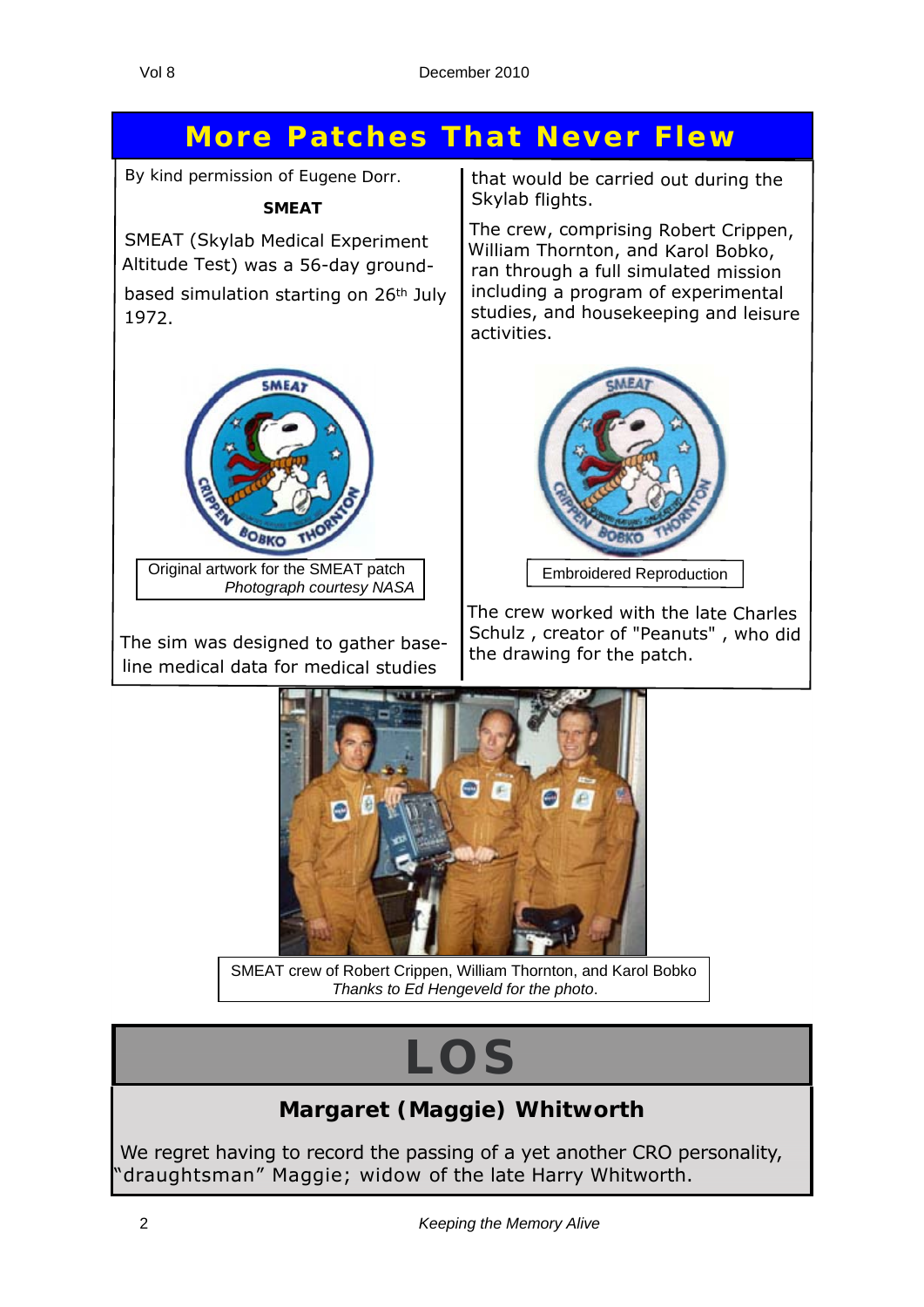As a result of Paul Dench supplyi ng his "staffing list", augmented<br>Courtesy Brian Milne, the "Whereabouts" table of those for whom we have no contact details has ex panded to more than o ne page. Thanks to those who have sent updates.

| C Abott                                      | Jim Crossland              | Geoff Hammond         |
|----------------------------------------------|----------------------------|-----------------------|
| Eric Ainsworth                               | Noel Cunningham            | <b>R</b> Hanes        |
| Gay Albon                                    | F Dawes                    | Bea Hardman           |
| <b>Bill Arbery</b>                           | Peter Dawson               | Peter Hardwicke       |
| Allan Barber                                 | Peter Del Fante            | <b>Ron Harmes</b>     |
| John (Allan) Barber                          | <b>Andrew Dempster</b>     | Anne Harvey (Brookes) |
| <b>Matt Barber</b>                           | Jean DeVis                 | D Hatch               |
| Keith Barnard                                | <b>Marilyn Dick</b>        | Gail Heileman         |
| <b>Barrow</b>                                | <b>Olive Dick</b>          | <b>Stan Hills</b>     |
| Deidre Beaumont                              | Phil Dickinson             | <b>Ernie Hindley</b>  |
| <b>Elizabeth Beckett</b>                     | Neville Dippell            | Dave Hine             |
| Beveridge                                    | Cheryl? Dixon              |                       |
| <b>Michael Billings</b>                      | L Donkin                   | A Holgate             |
| Denis Black                                  | John Draper                | Phyllis Hook (Watson) |
| G Bond                                       | <b>Mike Dresser</b>        | J Hopkins             |
| S Boyce                                      | <b>Bruce Duff</b>          | Vivienne Hopper       |
| <b>Bill Boyle</b>                            | I Dunleavy                 | Ted Hopper (Lawer)    |
| <b>B</b> Bradley                             | <b>Bob Dwyer</b>           | Deidre Howard         |
| Phil Brindley                                | Dave Elliot                | <b>B</b> Hughes       |
| Hans Britz                                   | J Erickson                 | <b>B</b> Hunter       |
| Dave Brooks                                  | Ross Eyre                  | D Hutchins            |
| Charlie Brown                                | <b>Martin Fenney</b>       | Ian Jones             |
| T.F.A Brown                                  | Ian Few                    | S ??? Judd            |
| W Brown                                      | Ian Findlay                | Vera Kastropil        |
| J Burdett                                    | <b>G</b> Francis           | John Keane            |
| R Burdett                                    | <b>Ben Franklin</b>        | Mike Keen             |
| <b>Martin Burgess</b>                        | David Froom                | Jim Keenan            |
| <b>Robert Burns</b>                          | Don Frost                  | John Kelman           |
| Joe Cabone                                   | Jamie Gardiner             |                       |
|                                              | L Gardner                  | Joy King              |
| <b>Joy Cameron</b><br>Geoff Cardwell         |                            | M King                |
| <b>G</b> Carrick                             | S Garner                   | L King                |
|                                              | C George                   | Roy Kjellgren         |
| <b>Brian Clarke</b><br><b>Brian Clifford</b> | Joe George<br>J Gerschwitz | Gloria Klarie         |
|                                              |                            | Peter Kloppenburg     |
| Keith Clifton-James                          | G Goodlace                 | Henry Larsen          |
| <b>Barbara Cobcroft</b>                      | L Gore                     | Russ Leighton         |
| <b>Bill Comstock</b>                         | Lyn Grant                  | <b>G</b> Linney       |
| ?? Coombs                                    | Claude Granville           | F Lippett             |
| Ron Cottis                                   | <b>Bob Halse</b>           | Alex Liu              |

*The quest continues; the list never seems to get very much shorter.*

*I have been given information concerning the possible whereabouts of a few of these, but so far have not been successful in obtaining, or confirming, details. The Reunion Dinner brought out some missing persons, but there are also a few who do not wish to be contacted.*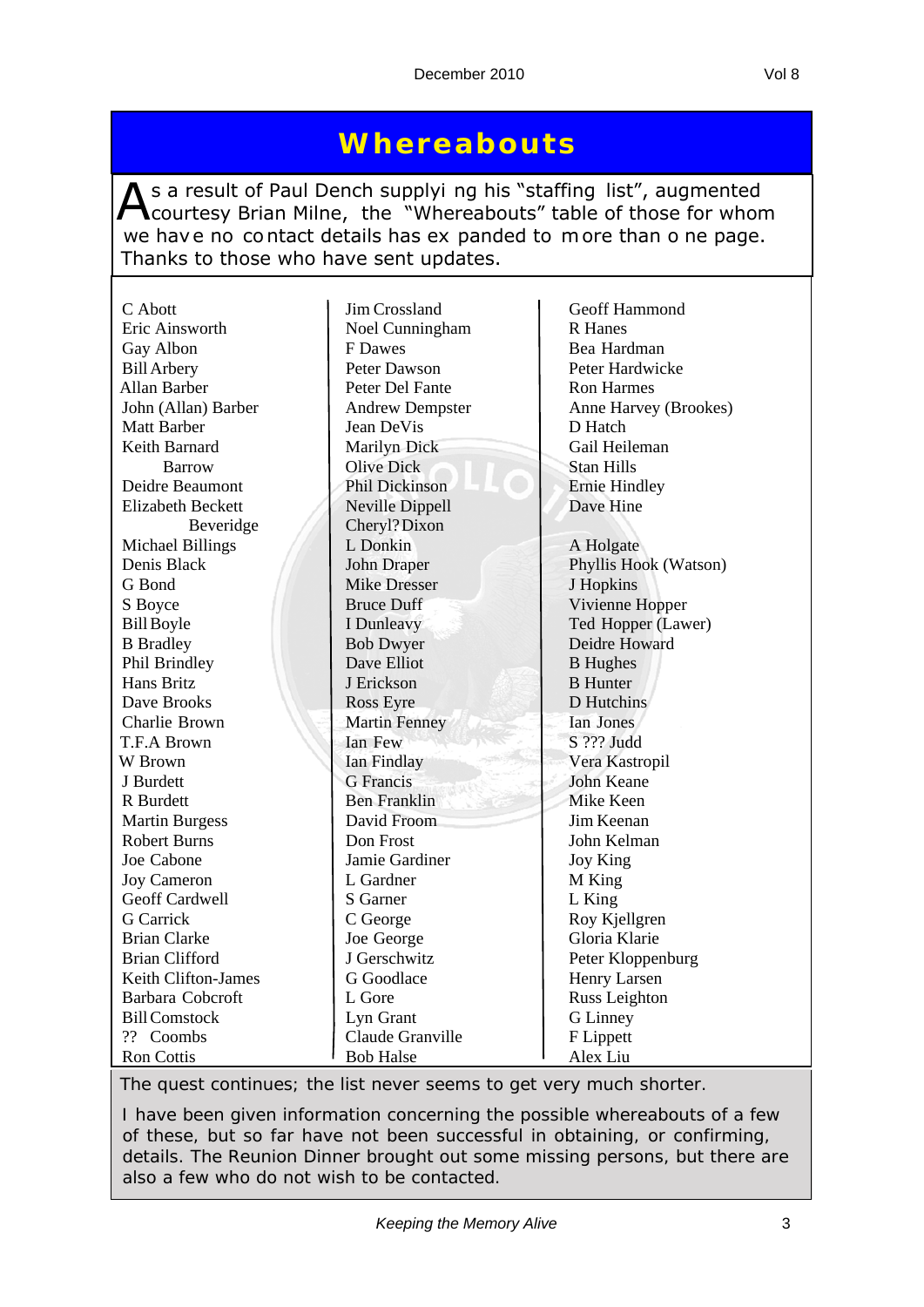## **Whereabouts ctd.**

Nola Meiklejohn  $(O'B$ yrne) D Richardson K Elton Nickerson Russell Schwarzer Wendy Petersen Ray Skender

Gloria Lyon-Roberts Don Pettitt George Small<br>
Ross MacDonald T Phillips Lyn Smart (W) T Phillips Lyn Smart (Willis) John Mahaffey Diane Pitman (Housley) J Smith Peter Maine John Platten Mary Smith Roy Mallinson Gerry Plummer P Smith Bob Marr D Powell Roger Smith Keith Mathieson M.J.K Power Bill Smythe Alec Matthews Wendy Puccinelli Hazel Snook (Howse) K McCarson Lorna Quinn Dave Standbury Ian McDonald Roger Ramsden John Stanton S McDonald A Rees Alex Stevenson Frank McGregor Dave Rendell Barbara Stephenson (Vernon) Eileen McLaughlan Frank Rice Barbara Teahan Don McLellan Doug Richards<br>
Doug Richards<br>
Des Terrill<br>
Des Terrill<br>
Des Terrill R Miller **Harry Richmond** Alan Thomas Bill Mills Ralp Richmond Christine Thomas Ray Mills **Ray Mills** Dave Rickards **Howard Thomas** Marilyn Milner (Gobby) G Riley Don Thompson<br>
John Mogg<br>
Jack Thompson<br>
Jack Thompson John Mogg Brian Robinson Jack Thompson Sharon Morgan (Todd) Lynne Rosser Patsy Thompson (Nolan) J Murray Ted Rosser L Tink Dennis Naylor Lindsay Sage Larry Tomkins Gloria Neal Stewart Sands Frank Toomey Ellie Nichols<br>
K Elton Nickerson Russell Schwarzer Mike Travell<br>
Russell Schwarzer Norma Turner Graham Nielsen Bob Scott Ernst Uhl John Noble Michael Scott-Malcolm TonyVingerhoets ? O'Brien Lorraine Scott-Malcolm (Erlandsen) Dave Walker Joan Oats **Dorcas Sefton-Bellion** Mrs B Ward W Oliver George Sefton-Bellion Tom Ward Denis Owens D Selby N Wardle John Paddon Ron Shand Ron Shand A Watermeyer ??? Mrs Parkinson Fred Sharland Irene West John Parkinson E Sharples Bernie Wilbourne Alan Paterson ? Sheehan Garnet Wilmott ? Paull Jeff Shuttleworth Finan Wilson<br>
P Sims
Brian Wilson<br>
Ray Zatorski Mike Pender P Sims Ray Zatorski

## **Birthday Achievement**

Must be something to do with the Carnarvon air.

Earlier this year, one of the Tracking Station stalw arts, Joan Hopper , celebrated her 90th birthday.

Just to jog your memory, she was one of those who served us so well behind

the scenes; she was a co ok in the Tracking Station canteen from its early days until closure.

From all accounts Joan still leads an active life, serving as a volunteer for Friends of Citiz ens Under Stress (FOCUS); but reckons that at her age birthdays come round too quickly.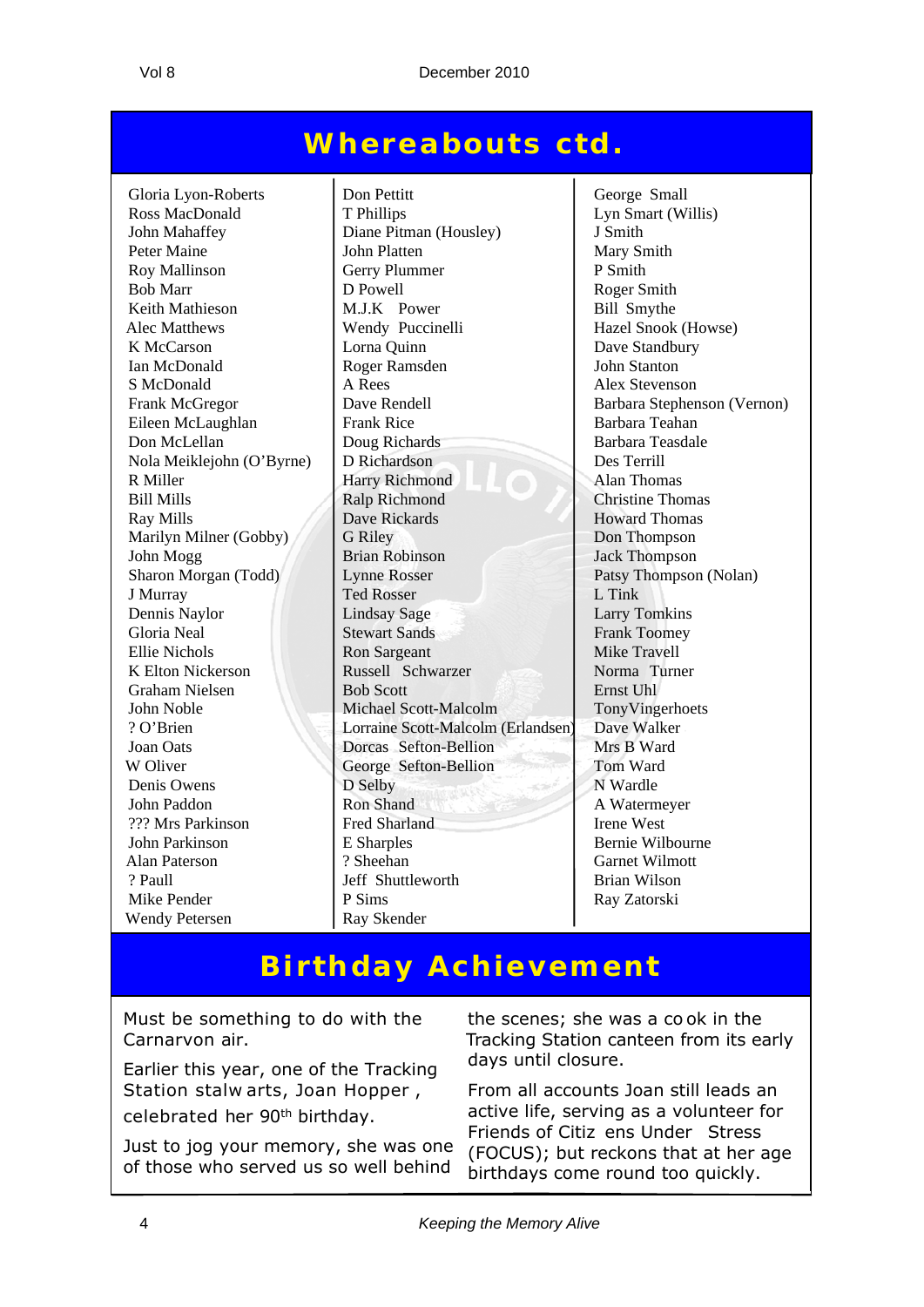## **6th Picnic Day**

Five years is still a long time between drinks.

So...

The Perth Chapter of the CRO Trackers will be holding their sixth annual picnic / barbeque at:

Whitemans Park, Mussel Pool,

some 20 kms and 25 minutes from the Perth CBD.

- **Date:** Sunday May 1<sup>st</sup> 2011 (1<sup>st</sup> Sunday after Easter)
- **Time:** Kick off 11 am WST

 **BYO:** Everything

#### **Look out for the banner**



*Keeping the Memory Alive* 5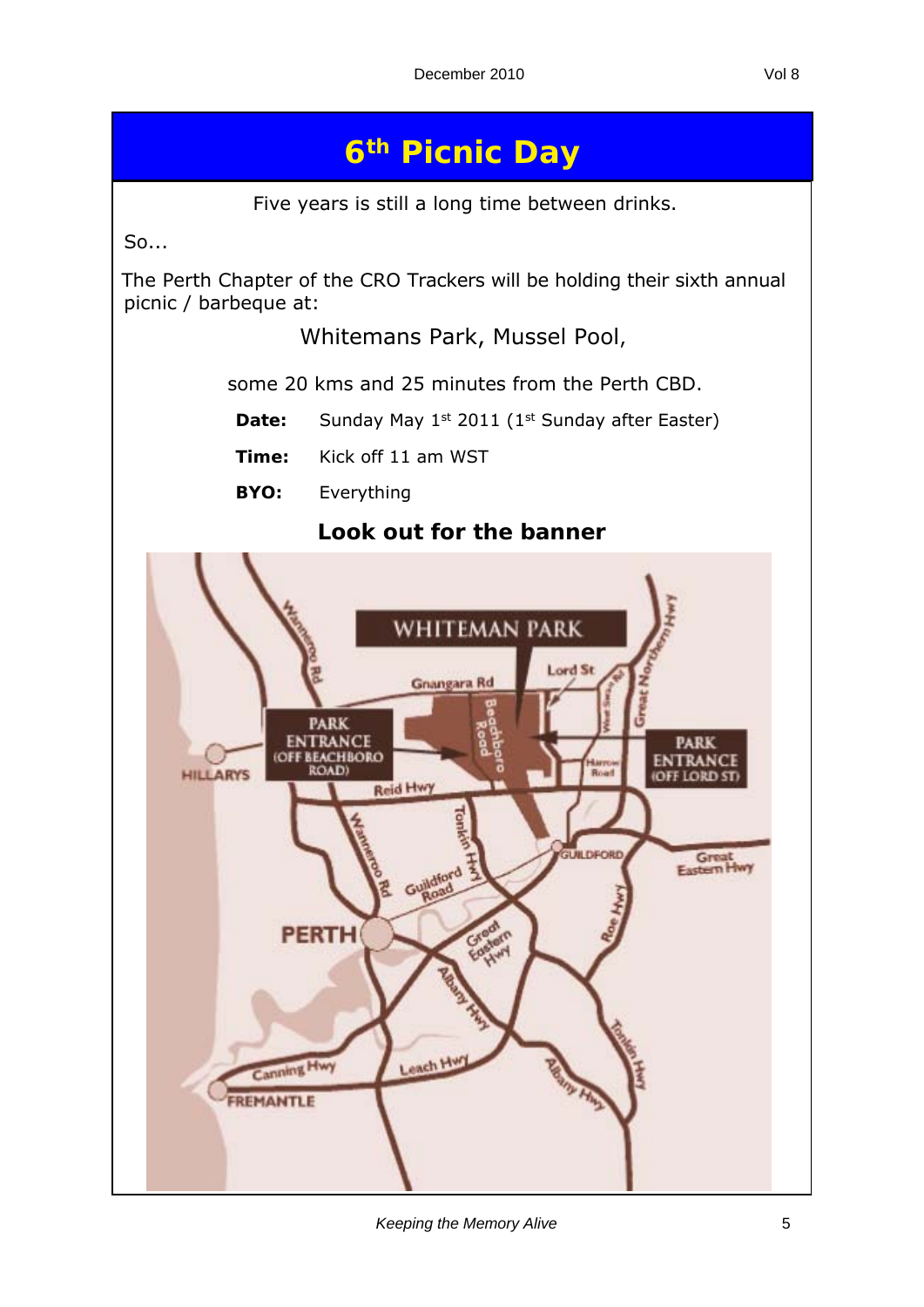## **Christmas 1968**

Apollo 8 was launched at 7:51:00 a.m. EST on December 21, 1968, and was inserted into a 103 by 98 nautical mile parking orbit. The launch vehicle was a three-stage Saturn V and the spacecraft was a standard



This first manned mission to the Moon, entered lunar orbit on Christmas Eve, December 24, 1968.

That evening, the astronauts; Commander Fr ank Borman, Command Module Pilot Jim Lovell, and Lunar Module Pilot William Anders did a live television broadcast from lunar orbit, in which they showed pictures of the Earth and Moon seen from Apollo 8.

 Lovell said, "*The vast loneliness is awe-inspiring and it makes you realize just what you have back there on Earth.*" They ended the broadcast with the crew taking turns reading from the book of Genesis.

#### **William Anders:**

- "*For all the people on Earth the crew of Apollo 8 has a message we would like to send you*".
- "*In the beginning God created the heaven and the earth.*

*And the earth was without form, and void; and darkness was upon the face of the deep.*

*And the Spirit of God moved upon the face of the waters. And God said,* 



*Let there be light: and there was light.*

*And God saw the light, that it was good: and God divided the light from the darkness.*"

#### **Jim Lovell:**

"*And God called the light Day, and the darkness he called* 

*Night. And the evening and the morning were the first day.*

*And God said, Let there be a firmament in the midst of the waters, and let it divide the waters from the waters.*

*And God made the firmament, and divided the waters which were under the firmament from the waters which were above the firmament: and it was so.*

*And God called the firmament Heaven. And the evening and the morning were the second day.*"

#### **Frank Borman:**

"*And God said, Let the waters under the heavens be gathered together unto one place, and let the dry land appear: and it was so.*

*And God called the dry land Earth; and the gathering together of the waters called he Seas: and God saw that it was good.*"

Borman then added, "*And from the crew of Apollo 8, we close with good night, good luck, a Merry Christmas, and God bless all of you - all of you on the good Earth.*"

The Apollo 8 mission took seven days and included 10 orbits around the Moon. Alm ost without exception, spacecraft systems operated as intended.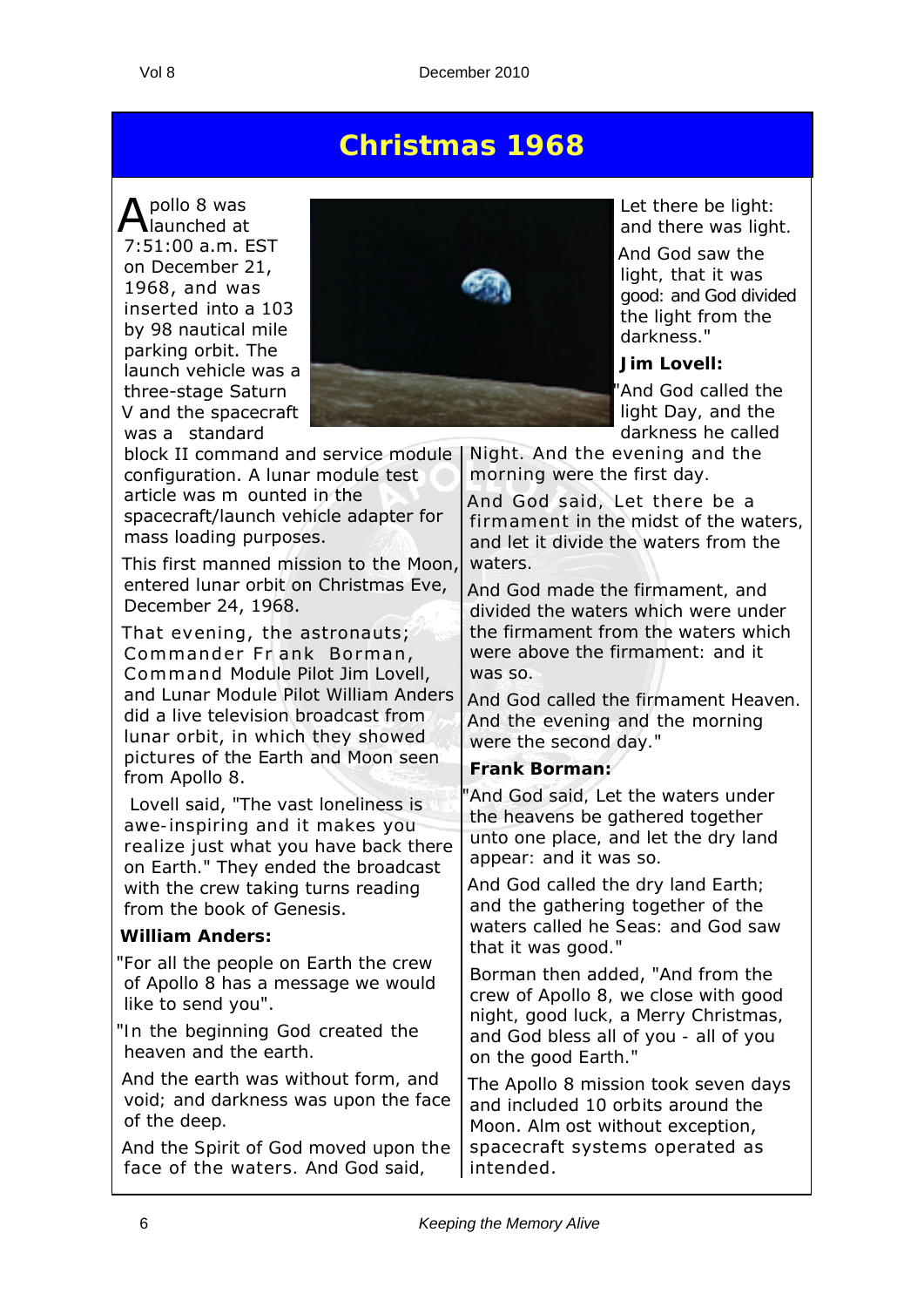## **Where Are They Now**

*Frank Brian Davies*

I stayed until 1971 whe<br>Land went to Nurrunga.  $\blacksquare$  stayed until 1971 when the Apollo programme was starting to wind down

At Woomera for two years, and then got a job at Pine Gap which was pretty eye-opening regarding the technology the USA had. I was one of two Aussie techs there. There were several ex-Carnarvon people on the "data" monitoring such as Greg Tacey, John Coulson, Mike ?. Also in Alice Springs at the OTH radar were a couple more ex CRO people, Jim Symonds, Les ?.

I was there four years which gave us a good financial start as we had a flash company house; the only thing we had to pay for was the telephone calls. They even replaced the furniture every two years and provided free firewood! Yes you do need an open fire in Alice in winter !

Shift work finally lost it's appeal and I got a job at Mount Isa mines as the electronic projects engineer. it was a super interesting job getting the mine into the 20<sup>th</sup> century!

Much more challenging than space technology; with space technology nobody ran over your equipment with front end loaders, blew it up or just plain stole it!

Most of my work was getting information to and from underground. I worked closely with a Barry Budd who was a cockney with a ferret-like attitude who found all these interesting and sometimes crackpot ideas and projects, which we put into practice and saved heaps of money for MIM.

We should have worked on commission for electric savings!

The mine installed a huge refrigeration plant to pump cold water for the newer deep copper mine below 1,000m. All the potential energy (0.5 ton sq inch) was going to waste and the water still had to be pumped back to the surface refrigeration plant. MIM now has probably one of the highest head Pelton wheel generators, which paid for itself in a few months and also cooled the water by two degrees.

I took early retirement in 1993 as MIM was "downsizing" and we moved to Coolum Beach, on the Sunshine Coast.

Only took 25 years or so to cross Australia!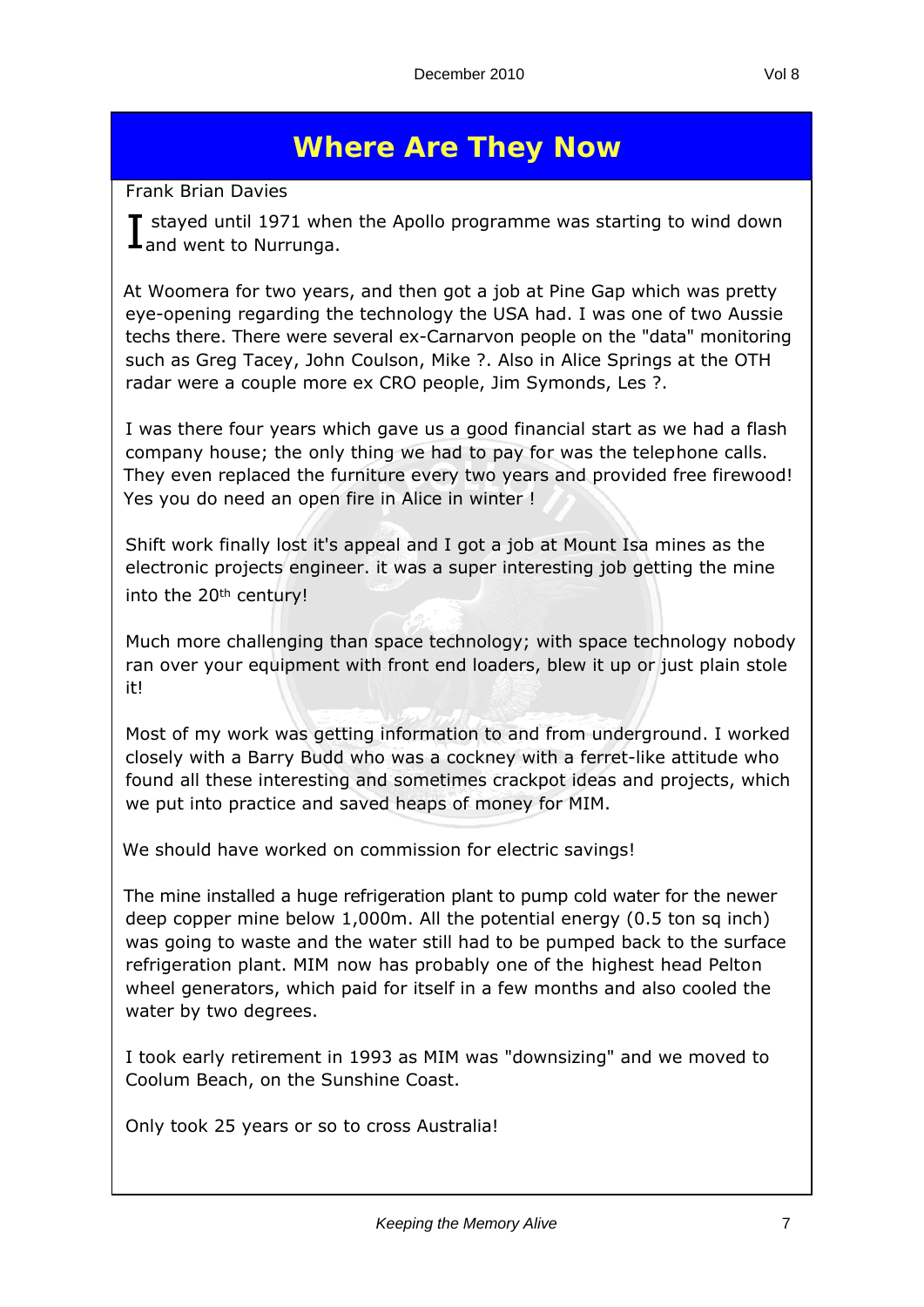## **The Fisherman Who Rode a Horse**

*Continuation of an extract from the autobiography of Ken Watters.*

 $\bigcap$  ometimes the signal from a satellite would be horizontally polarised,  $\bigcup$  sometimes vertically and at other times it might be what we called circularly polarised. This depended on the satellites orientation relative to earth. A change in polarisation meant climbing to the top of the antenna and shifting the connections on half a dozen coaxial cables.

The code of operations book said that the antenna was to be pointed vertically with the hydraulics turned off to enable the technicians or assistant to climb up through the centre of the antenna to make the changes. However this was a real pain in the butt because after climbing back down and relocating the antenna to receive the satellite we quite often found that the polarisation chosen was incorrect and we would have to point the antenna back to the vertical, stop the hydraulics, climb back up and change to another polarisation, hoping that this time it would be the correct choice. If it was still not right we would have to do it all over again.

We got into the habit of climbing the antenna while it was pointing at the satellite and changing the polarisation while the crew in the receiving van would monitor the signal strength and let us know on the intercom when it was at its best. We could only do this when our engineer Mr. Simons was not on the site otherwise we would cop a real roasting. When crawling on the outside of the antenna hanging backwards over a fifty foot drop, my grip on the antenna would be so tight that I would leave my fingernails stuck into the paintwork and steel. We were all very conscious of the dangers and one of my fellow shift workers took advantage of this.

We were working on the antenna o ne day wearing white overalls and we found ourselves in need of a 3/8 inch spanner. I volunteered to climb down to fetch the spanner. While I was climbing down John took off his overalls and as I walked away from the b ase of the antenna he let o ut a blood curdling scream and threw his overalls out from the top of the antenna. They very nicely filled with air and for the life of me I would swear that when I looked up at these o veralls falling to wards me with outstretched arms I honestly thought that he had fallen and was about to land at my feet on the concrete apron. My heart jumped into my throat, I didn't know whether to try to catch him as he fell or to go and fetch a shovel to pick him up after he landed. I had to sit down for a while to let my nerves settle. John thought that it was the best trick that he had ever played on anyone and could not understand why I threatened to chuck him off the top of the antenna if ever again he pulled a stunt like that.

(*To be continued)*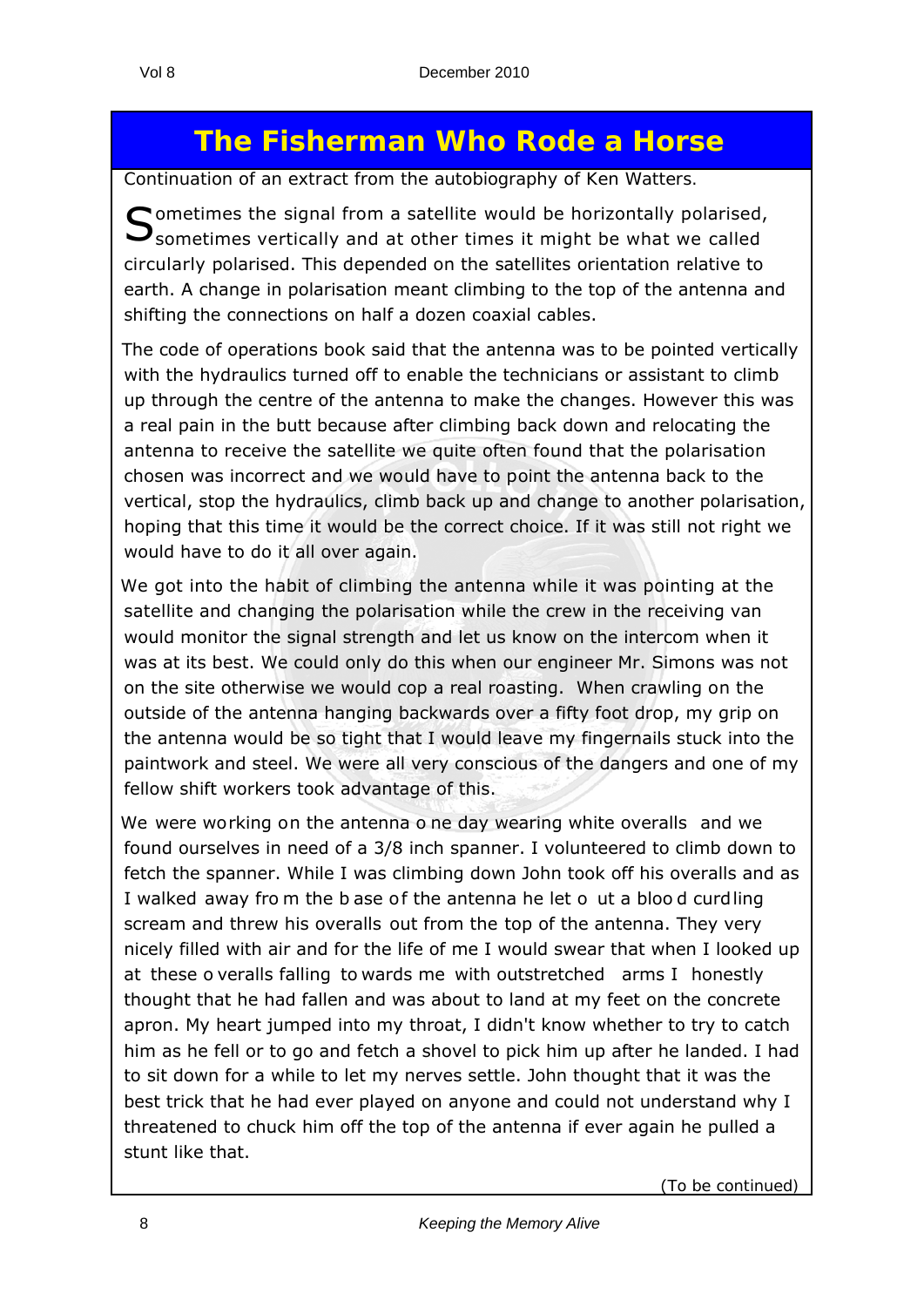## **Apollo Lunar Surface Experiments Package**

Many happy hours were spent by<br>CRO MSFN staff, and later by R&RR I believe, collecting and recording data from the ALSEP packages deployed on the moon's surface by the astro nauts o n l unar EVA some nine million measurements per ALSEP per day.

Set up by the Apollo 11 LM crew was a forerunner of ALSEP, known as the Early Apoll o Sci entific Experiment Package (EASEP). EASEP differed from ALSEP in that its power was derived from solar cells. EASEP also contained

(RTG), were attached. It provided power distribution, communications with Earth, etc. The rest of the experiments were connected to this unit by cables. Power for all of the experiments was provided by the RTG.

 Each experiment was assigned its own name and number. With several of the packages in place on the Moon, networks provided more information than any single one could provide. For example, the seismometer network provided by ALSEPs set up by Apollo-12, 14, 15, and 16 enabled the location of

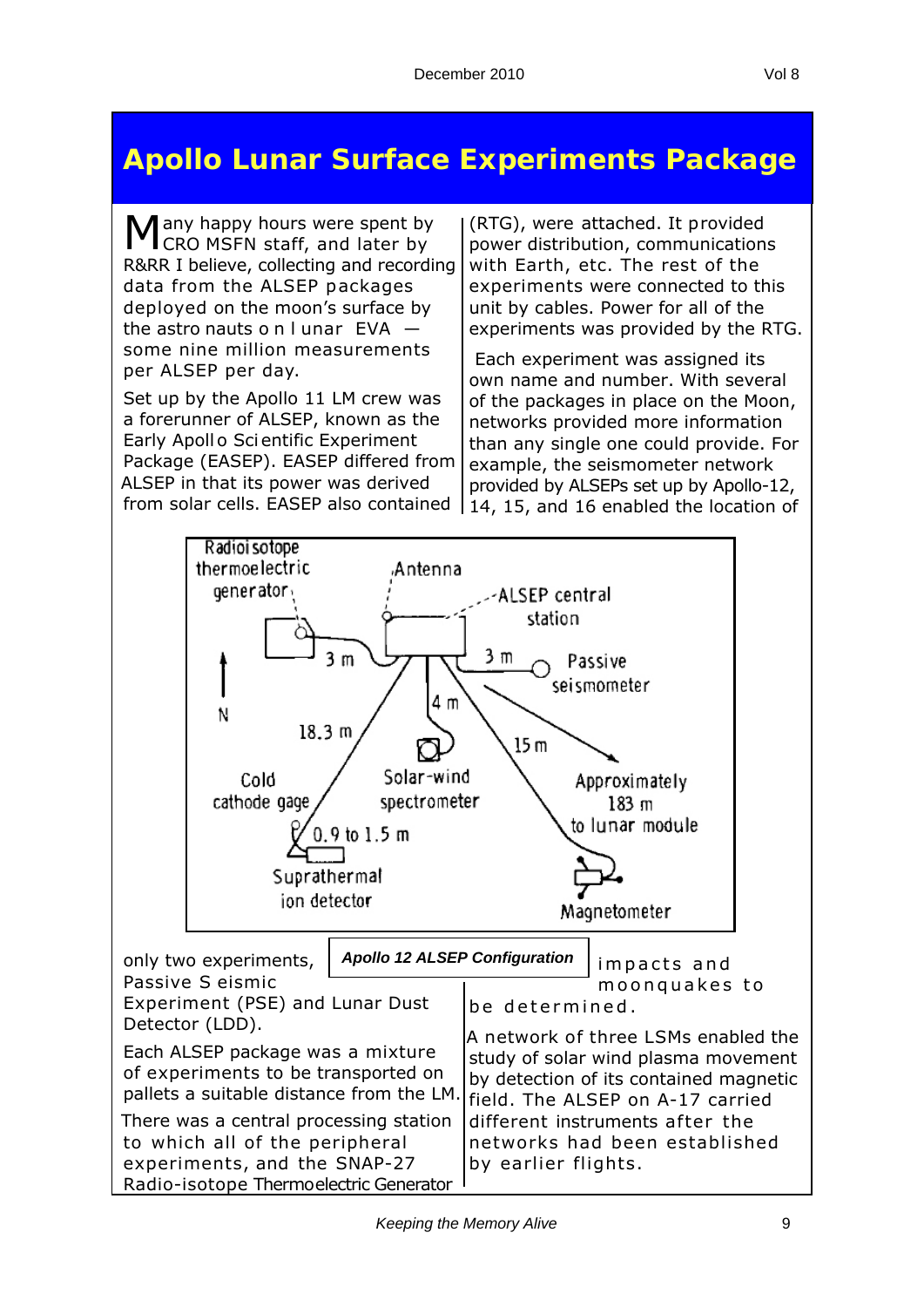## **Social Club News December 1970**

Pages 14/15.

#### "JIM"NASTICS AT Q-6 concluded

Each sphere contains a lead ballast of 100 grams and two pressure-relief valves which ensure good stability and shape up to the Jimsphere ceiling altitude and also prevent explosion.

The rate of ascent of a typical Jimsphere is 5 metres/ second. Each Jimsphere is inflated with Helium gas and then released at a given signal so that tracking will take place as soon as is possible.

In the average Carnarvon wind conditions, the bravery of the launch-man is equalled only by his weight, for obvious reasons. If there are any volunteers on site who are very strong and with a weight not less than 300 pounds who wish to launch a Jimsphere, would they please report to the Jimsphere Engineer at Q-6.

Tony Green -Q-6



10 *Keeping the Memory Alive*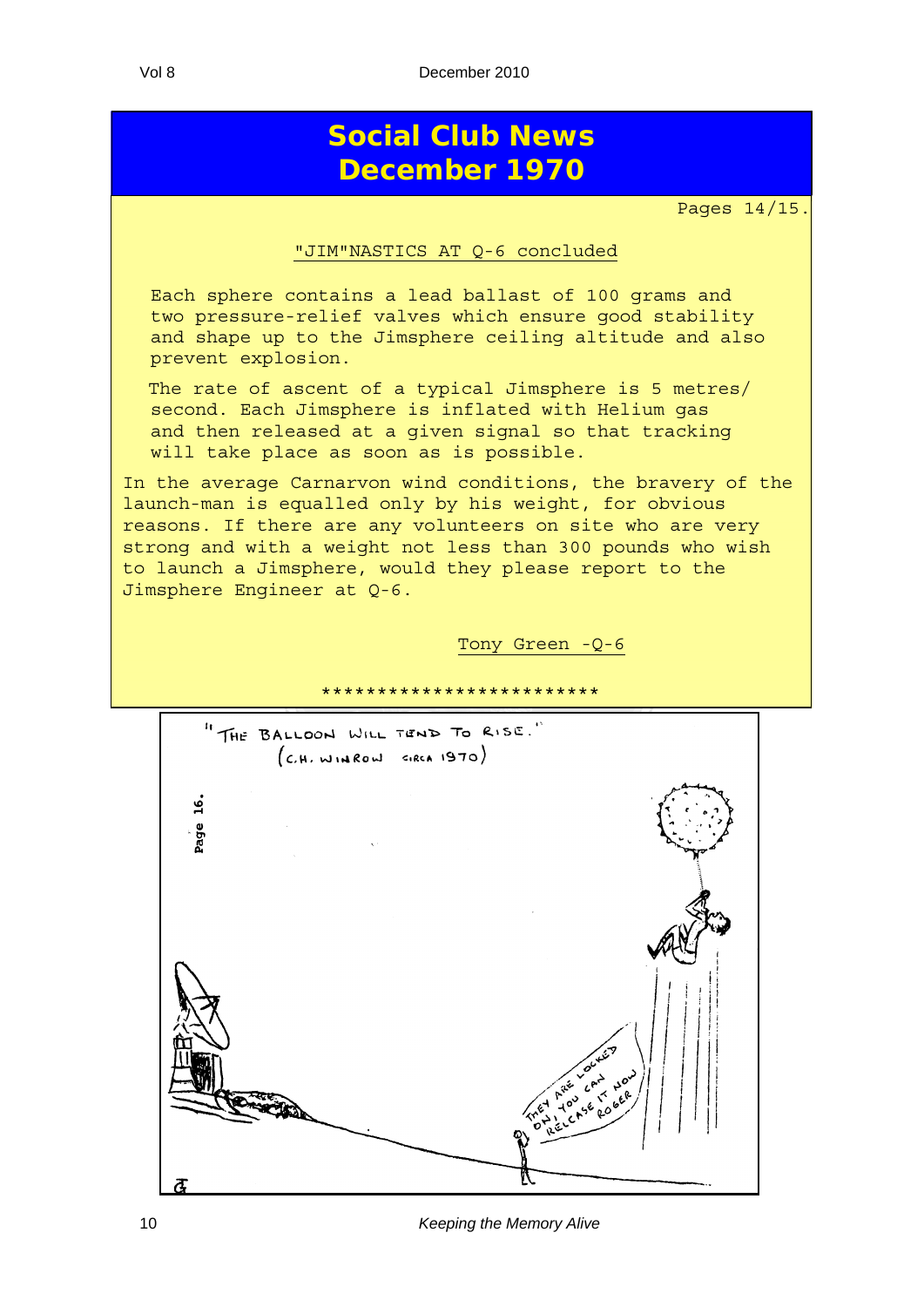## **KEEPING THE MEMORY ALIVE Carnarvon Tracking Station**<br>1964 - 1975 **Click on picture to enter** Site @2006 All rights reserved y sincere thanks to all of those who have contributed to the website so far; listed at: http://crotrak.com/thank\_you.htm . There is a lot to come including more photographs from the 40<sup>th</sup> Anniversary Reunion Dinner, courtesy Trevor Housley, Tito & Joan Teraci, Margaret Hall and Max Garth. Just wish I had more than two hands - need to get them done before the next dinner I can arrange copying, scanning, whatever, so as to get them up on our website; you need have no fears regarding their safety. **Where Are They Now (2)** *Keith and Jean Chant Enjoying Their Retirement in Sunny WA*

*Keeping the Memory Alive* 11